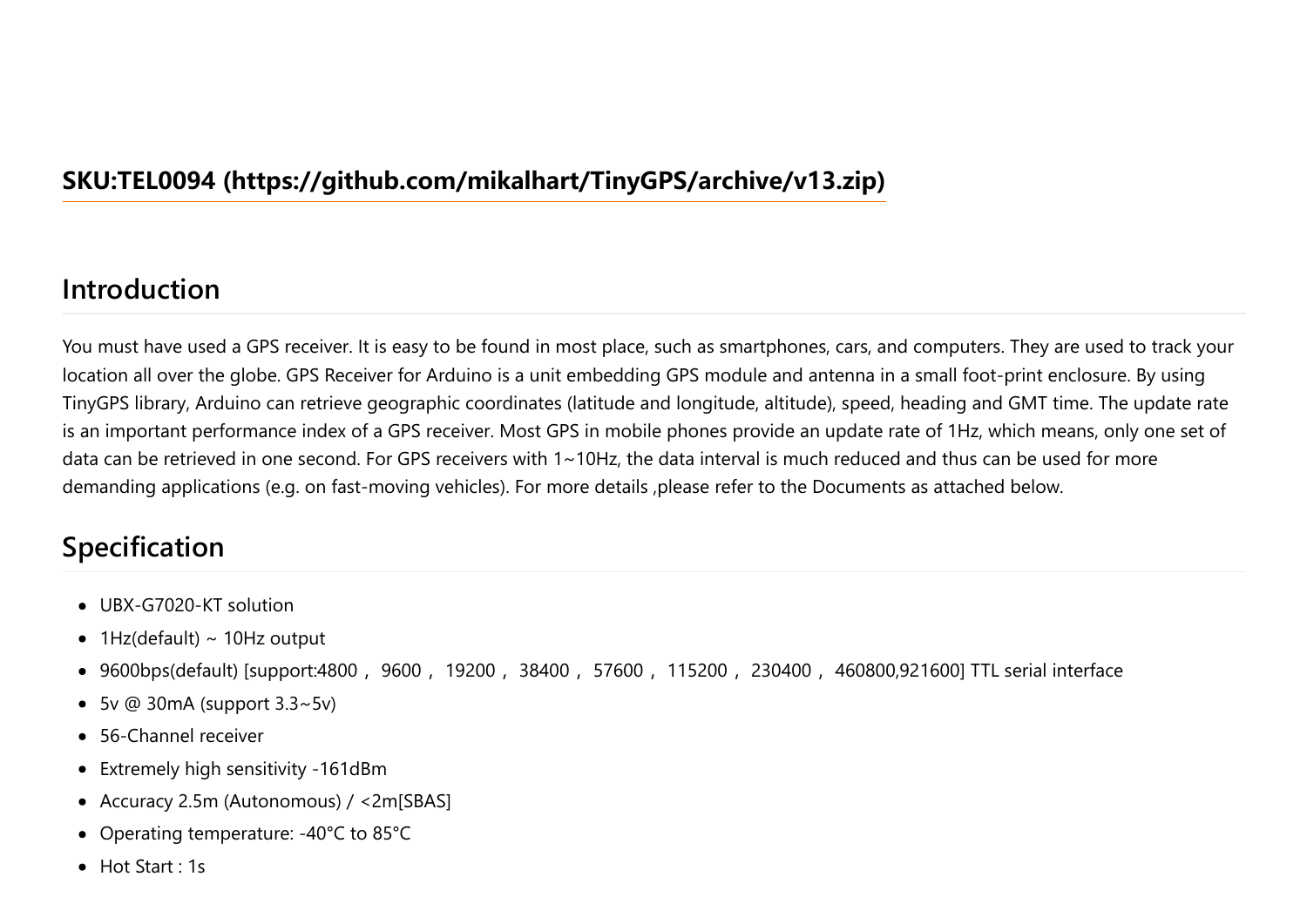- Warm Start : 28s
- Cold Start : 29s
- Module Size 28\*28\*8.6mm
- Enclosure Size 37x48x16mm
- LED indicator

# **Application**

Item tracking Aircraft Control

# **Board Overview**

| Num            | Label      | Color        | <b>Description</b>                                                                                                |  |
|----------------|------------|--------------|-------------------------------------------------------------------------------------------------------------------|--|
|                | <b>PPS</b> | White        | time standard pulse output                                                                                        |  |
| $\overline{2}$ | <b>VCC</b> | Red          | Power Supply Input 3.3V-5V                                                                                        |  |
| 3              | <b>TX</b>  | Blue         | <b>UART/TTL Interface</b>                                                                                         |  |
| 4              | <b>RX</b>  | Green        | <b>UART/TTL Interface</b>                                                                                         |  |
| 5              | <b>GND</b> | <b>Black</b> | <b>GND</b>                                                                                                        |  |
| 6              | EN         | Yellow       | Enable Pin. The device is in shutdown mode when voltage to this pin is LOW and enable when is HIGH or<br>floating |  |

**Library Explanation**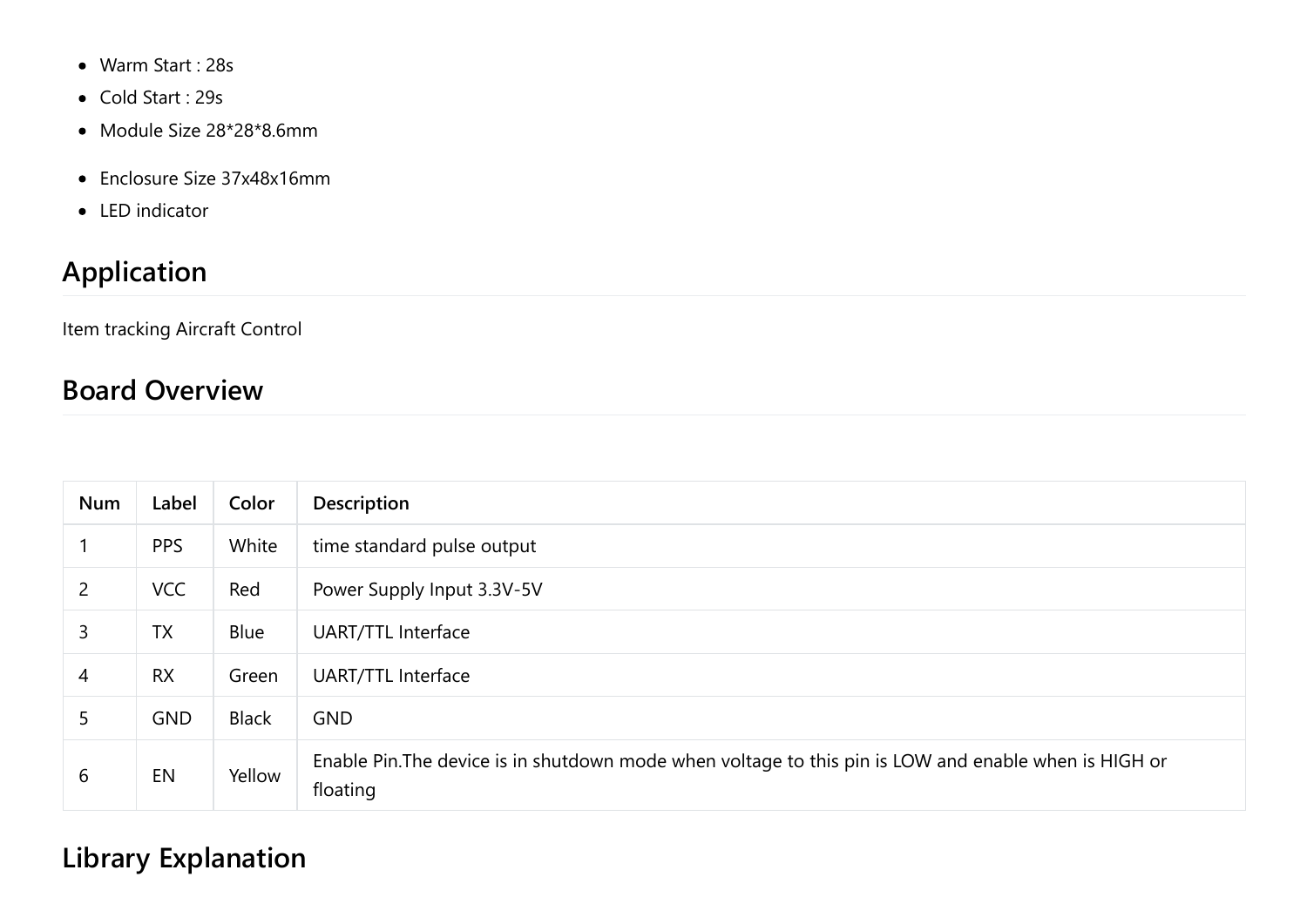To use, simply create an instance of an object like this:

#include "TinyGPS.h" TinyGPS gps;

Feed the object serial NMEA data one character at a time using the encode() method. (TinyGPS does not handle retrieving serial data from a GPS unit.) When encode() returns "true", a valid sentence has just changed the TinyGPS object's internal state. For example:

```
void loop()
{
  while (Serial.available())
  {
    int c = Serial.read();
    if (gps.encode(c))
    {
      // process new gps info here
    }
  }
}
```
You can then query the object to get various tidbits of data. To test whether the data returned is stale, examine the (optional) parameter "fix\_age" which returns the number of milliseconds since the data was encoded.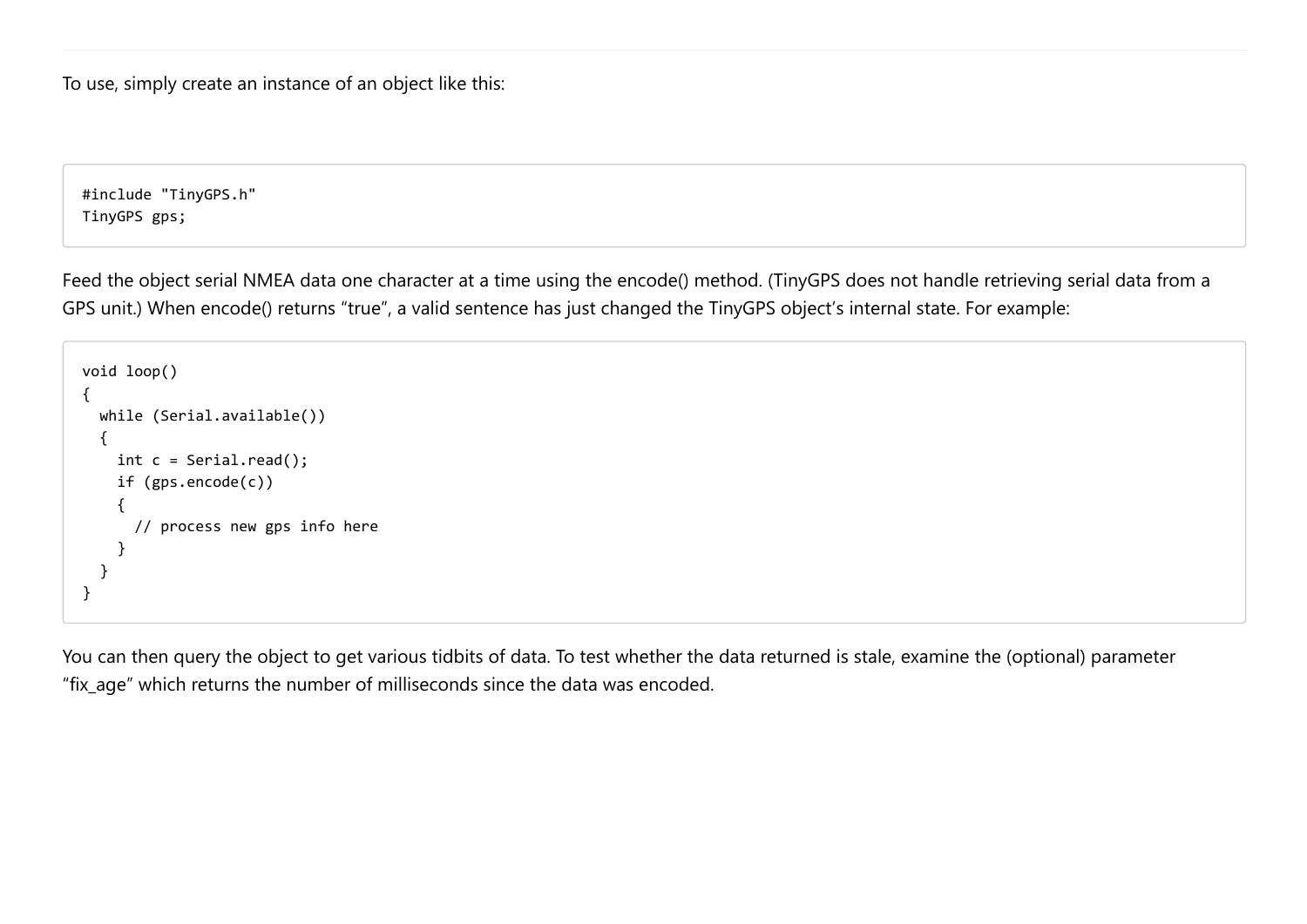```
long lat, lon;
unsigned long fix age, time, date, speed, course;
unsigned long chars;
unsigned short sentences, failed checksum;
```

```
// retrieves +/- lat/long in 100000ths of a degree
gps.get_position(&lat, &lon, &fix_age);
```

```
// time in hhmmsscc, date in ddmmyy
gps.get_datetime(&date, &time, &fix_age);
```

```
// returns speed in 100ths of a knot
speed = gps.\speed();
```

```
// course in 100ths of a degree
course = gps.course();
```
## **Tutorial**

GPS with LCD Module Sample

#### **Connection Diagram**

| <b>GPS</b> | Arduino |
|------------|---------|
| VCC.       | VCC     |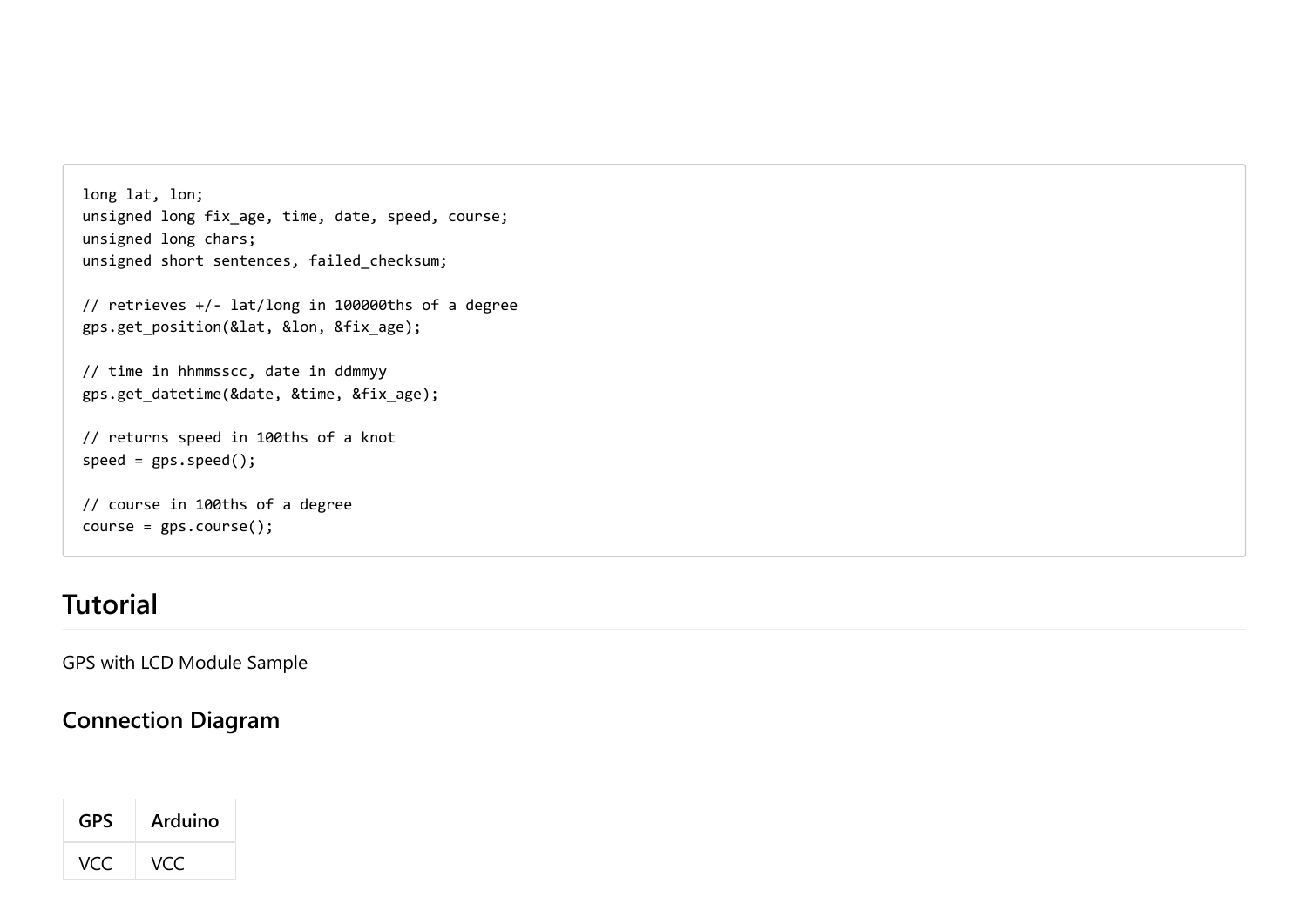| <b>GRD</b> | Archyino |
|------------|----------|
| RX.        | ТX       |

# **Sample code**

Library: [TinyGPS V1.3 \(https://github.com/mikalhart/TinyGPS/archive/v13.zip\)](https://github.com/mikalhart/TinyGPS/archive/v13.zip)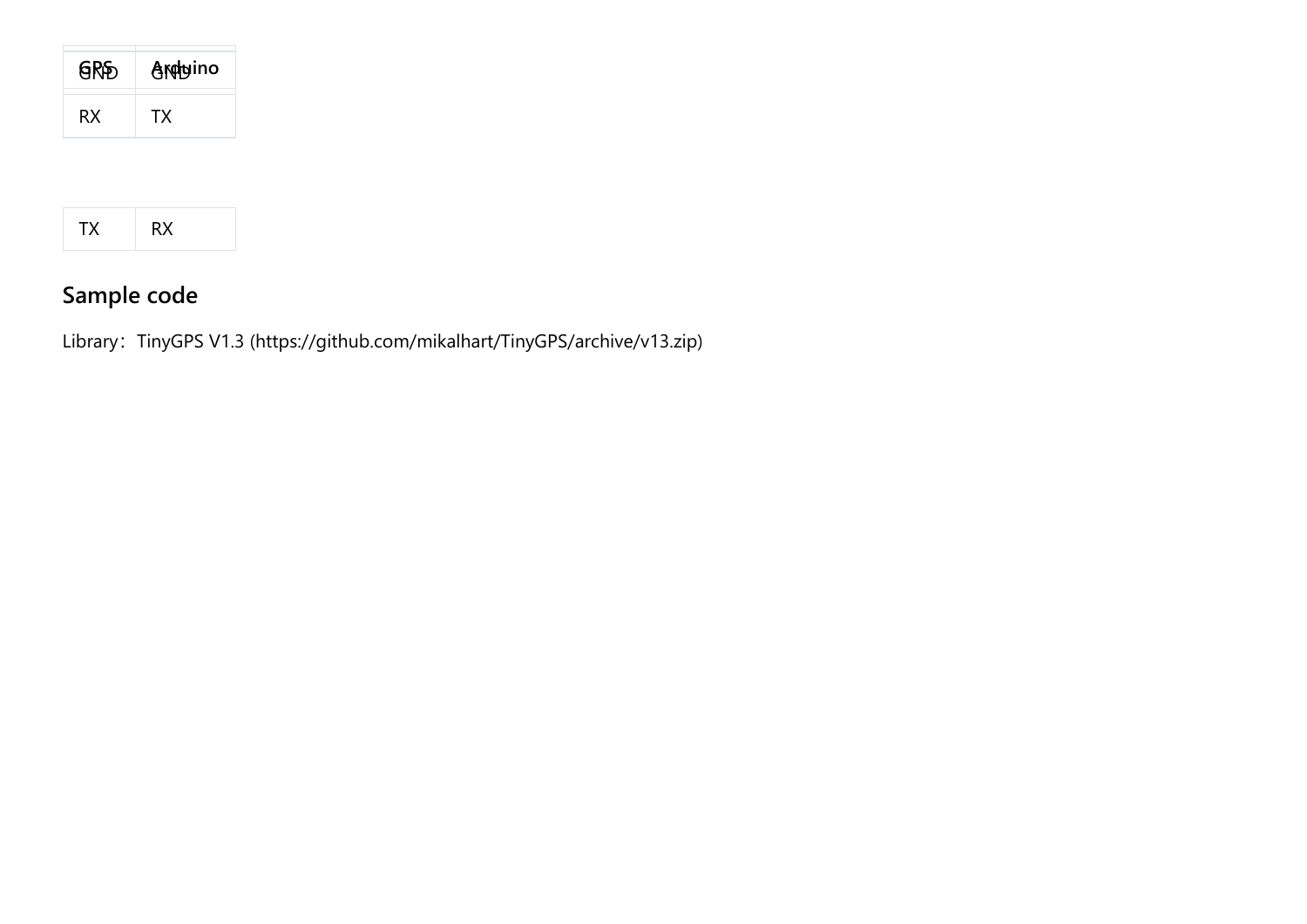#include <TinyGPS.h> #include <LiquidCrystal.h> TinyGPS gps; LiquidCrystal  $lcd(8, 9, 4, 5, 6, 7);$  //LCD driver pins int led =  $13$ ; long lat, lon; unsigned long fix age, time, date, speed, course; unsigned long chars; unsigned short sentences, failed checksum; //int year; //byte month, day, hour, minute, second, hundredths; int DEG; int MIN1; int MIN2; void LAT(){ //Latitude state DEG=lat/1000000; MIN1=(lat/10000)%100; MIN2=lat%10000; lcd.setCursor(0,0); // set the LCD cursor position lcd.print("LAT:"); lcd.print(DEG); lcd.write(0xDF); lcd.print(MIN1); lcd.print("."); lcd.print(MIN2); lcd.print("' ");

 $\ddot{\phantom{1}}$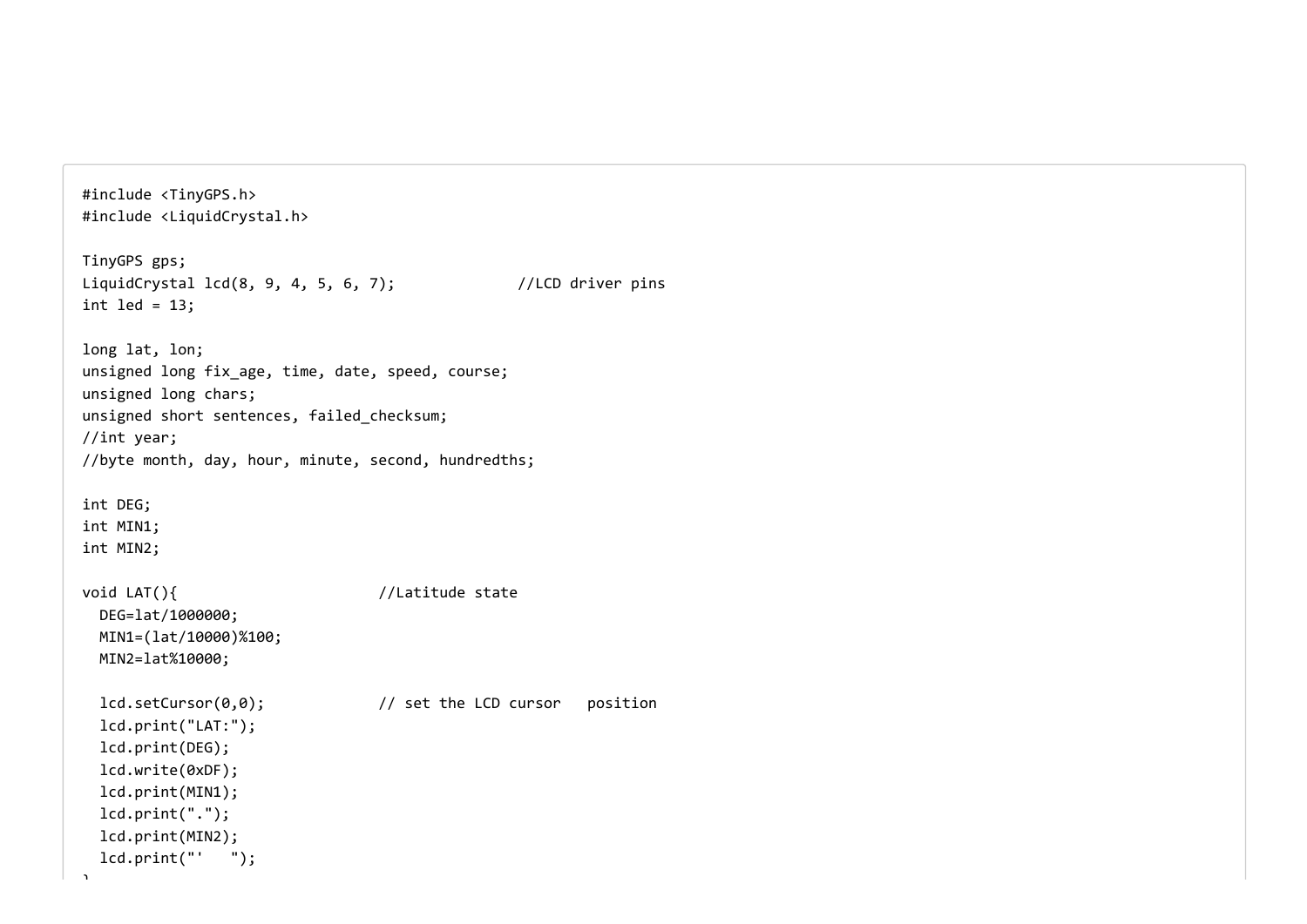```
}
void LON(){ //Longitude state
 DEG=lon/1000000;
 MIN1=(lon/10000)%100;
 MIN2=lon%10000;
 lcd.setCursor(0,1); // set the LCD cursor position
 lcd.print("LON:");
 lcd.print(DEG);
 lcd.write(0xDF);
 lcd.print(MIN1);
 lcd.print(".");
 lcd.print(MIN2);
 lcd.print("' ");
}
void setup()
{
 Serial.begin(9600); //Set the GPS baud rate.
 pinMode(led, OUTPUT);
 lcd.begin(16, 2); // start the library
 lcd.setCursor(0,0); // set the LCD cursor position
 lcd.print("GPS test"); // print a simple message on the LCD
 delay(2000);
}
void loop()
{
 while (Serial.available())
 {
   digitalWrite(led, HIGH);
   int c = Serial.read(); // Read the GPS data
   if (gps.encode(c)) // Check the GPS data
```
 $\tilde{z}$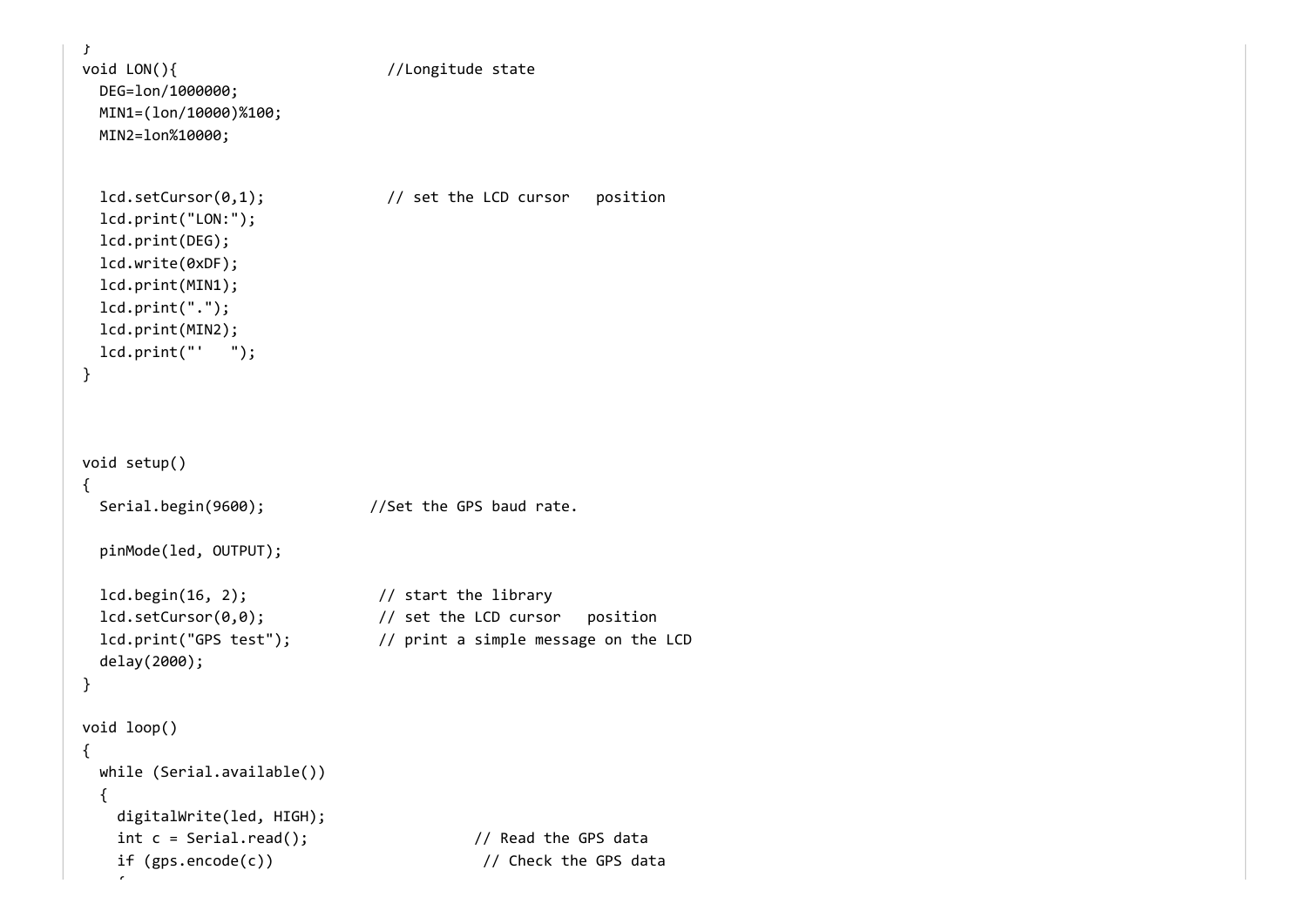```
{
     // process new gps info here
   }
  }
 digitalWrite(led, LOW);
 gps.get position(&lat, &lon, &fix age); // retrieves +/- lat/long in 100000ths of a degree
 gps.get datetime(&date, &time, &fix age); // time in hhmmsscc, date in ddmmyy
 //gps.crack datetime(&year, &month, &day, //Date/time cracking
 //&hour, &minute, &second, &hundredths, &fix_age);
LAT();
LON();
}
```
#### **Expected Results**

As shown in the picture above , you can get GPS data on the LCD screen.

### **More Documents**

[Library TinyGPS \(https://github.com/CainZ/V.KEL-GPS/raw/master/TinyGPS.rar\)](https://github.com/CainZ/V.KEL-GPS/raw/master/TinyGPS.rar) VK2828U7G5LF datasheet (https://github.com/CainZ/V.KEL-[GPS/raw/master/VK2828U7G5LF%20Data%20Sheet%2020150902.pdf\)](https://github.com/CainZ/V.KEL-GPS/raw/master/u-centersetup_v8.12.zip) VKEL GPS Test Assistant (https://github.com/CainZ/V.KEL-GPS/raw/master/u-centersetup\_v8.12.zip)

 Get **GPS Module with Enclosure** [\(https://www.dfrobot.com/product-1302.html\)](https://www.dfrobot.com/product-1302.html) from DFRobot Store or **DFRobot Distributor**. [\(https://www.dfrobot.com/index.php?route=information/distributorslogo\)](https://www.dfrobot.com/index.php?route=information/distributorslogo)

[Category:](https://www.dfrobot.com/category-36.html) [DFRobot \(https://www.dfrobot.com/\)](https://www.dfrobot.com/) [>S](https://www.dfrobot.com/category-36.html)[ensors & Modules \(https://www.dfrobot.com/category-156.html\)](https://www.dfrobot.com/category-156.html) [>Sensors](https://www.dfrobot.com/category-36.html) (https://www.dfrobot.com/category-36.html)> [GPS \(https://www.dfrobot.com/category-57.html\)](https://www.dfrobot.com/category-57.html)